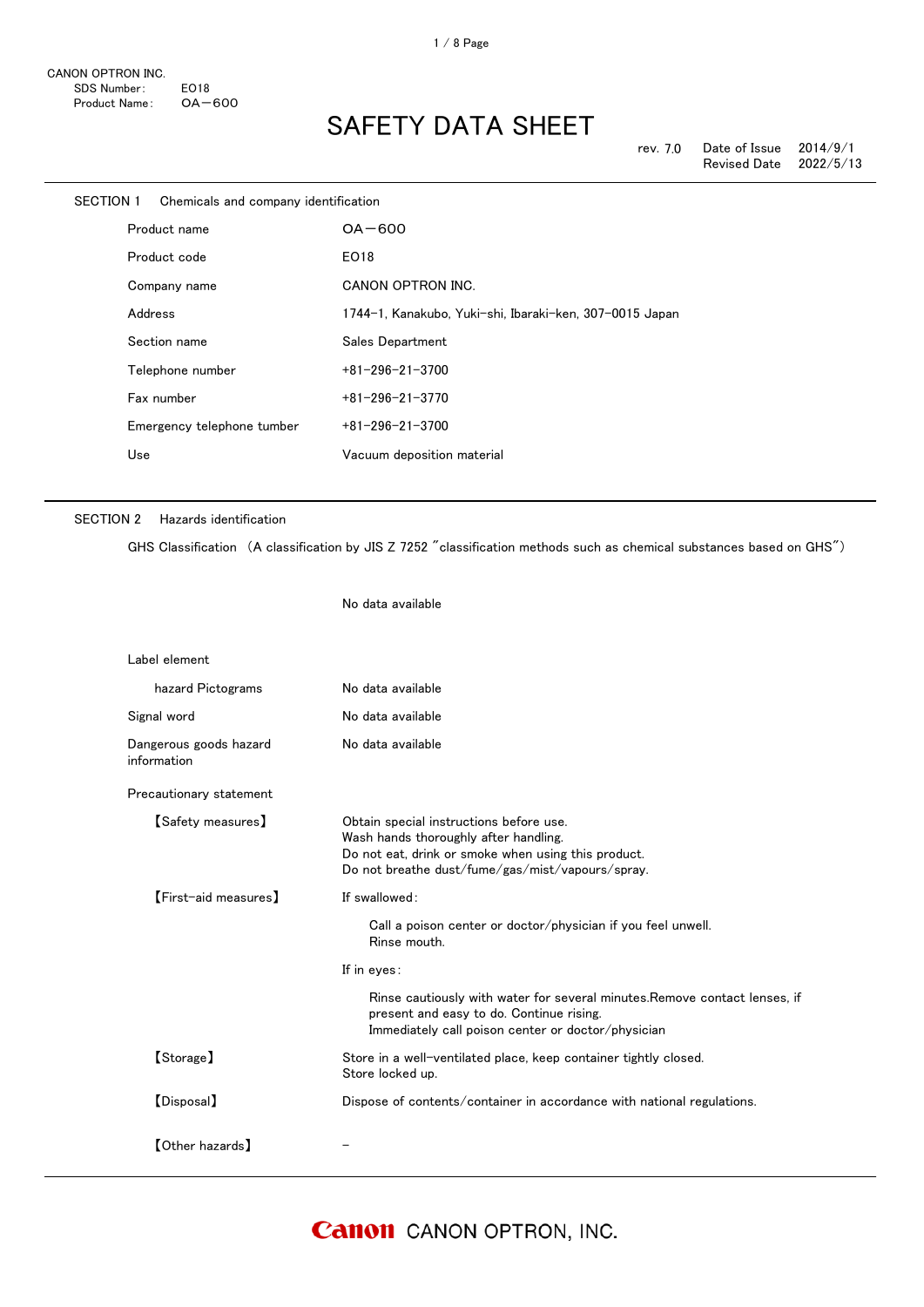| Substance/Mixture                                              | Mixture                                                                                                                                                                                                                                                                                                                                                                                                                   |                      |                                                                                      |  |
|----------------------------------------------------------------|---------------------------------------------------------------------------------------------------------------------------------------------------------------------------------------------------------------------------------------------------------------------------------------------------------------------------------------------------------------------------------------------------------------------------|----------------------|--------------------------------------------------------------------------------------|--|
| Chemical name                                                  | Tantalum oxide                                                                                                                                                                                                                                                                                                                                                                                                            | Titanium oxide       | Titanium oxide                                                                       |  |
| Chemical formula                                               | Ta205                                                                                                                                                                                                                                                                                                                                                                                                                     | TiO                  | <i>Ti2O3</i>                                                                         |  |
| Concentration or concentration<br>range                        | Ta2O5: 90<<br>TiO: <10<br>Ti2O3: <10                                                                                                                                                                                                                                                                                                                                                                                      |                      |                                                                                      |  |
| CAS No.                                                        | $1314 - 61 - 0$                                                                                                                                                                                                                                                                                                                                                                                                           | $12137 - 20 - 1$     | $1344 - 54 - 3$                                                                      |  |
| <b>TSCA Inventry</b>                                           | Tantalum oxide (Ta2O5)                                                                                                                                                                                                                                                                                                                                                                                                    | Titanium oxide (TiO) | Titanium oxide (Ti2O3)                                                               |  |
| EINECS number                                                  | $215 - 238 - 2$                                                                                                                                                                                                                                                                                                                                                                                                           | $235 - 236 - 5$      | $215 - 697 - 9$                                                                      |  |
| Radioactive information                                        | Radioactive substances are not used as the material. Therefore, there is no<br>reason that ionizing radiation would be generated.                                                                                                                                                                                                                                                                                         |                      |                                                                                      |  |
| <b>SECTION 4</b><br>First aid measures                         |                                                                                                                                                                                                                                                                                                                                                                                                                           |                      |                                                                                      |  |
| Inhalation                                                     | Remove person to fresh air and keep comfortable for breathing.<br>Get medical advice/attention if you feel unwell.                                                                                                                                                                                                                                                                                                        |                      |                                                                                      |  |
| Skin contact                                                   | Take off immediately all contaminated clothing. Rinse affected areas with<br>water/shower.<br>IF ON SKIN: Wash with plenty of soap and water.<br>If skin irritation or rash occurs: : Get medical advice/attention.<br>Eye contact<br>Rinse cautiously with water for several minutes. Remove contact lenses, if<br>present and easy to do. Continue rising.<br>If eye irritation persists: Get medical advice/attention. |                      |                                                                                      |  |
|                                                                |                                                                                                                                                                                                                                                                                                                                                                                                                           |                      |                                                                                      |  |
| Ingestion                                                      | Rinse mouth.<br>Get medical advice/attention.                                                                                                                                                                                                                                                                                                                                                                             |                      |                                                                                      |  |
| Most important symptoms and<br>effects, both acute and delayed | No data available                                                                                                                                                                                                                                                                                                                                                                                                         |                      |                                                                                      |  |
| Protection of first aiders                                     | Rescuers, wear suitable protective equipment as the situation demands.                                                                                                                                                                                                                                                                                                                                                    |                      |                                                                                      |  |
| Special precautions for physicians                             | No data available                                                                                                                                                                                                                                                                                                                                                                                                         |                      |                                                                                      |  |
| <b>SECTION 5</b><br>Firefighting measures                      |                                                                                                                                                                                                                                                                                                                                                                                                                           |                      |                                                                                      |  |
| Suitable extinguishing media                                   | This product itself is not flammable.                                                                                                                                                                                                                                                                                                                                                                                     |                      |                                                                                      |  |
| Unsuitable extinguishing media                                 | No data available                                                                                                                                                                                                                                                                                                                                                                                                         |                      |                                                                                      |  |
| Specific hazards                                               | No data available                                                                                                                                                                                                                                                                                                                                                                                                         |                      |                                                                                      |  |
| Specific extinguishing methods                                 |                                                                                                                                                                                                                                                                                                                                                                                                                           |                      | In the case of a fire in the periphery, the portable container is quickly moved to a |  |

**Canon** CANON OPTRON, INC.

safe place.

Wear suitable protective equipment (gloves, glasses and a mask) in fire-fighting.

Special protective equipment for

firefighters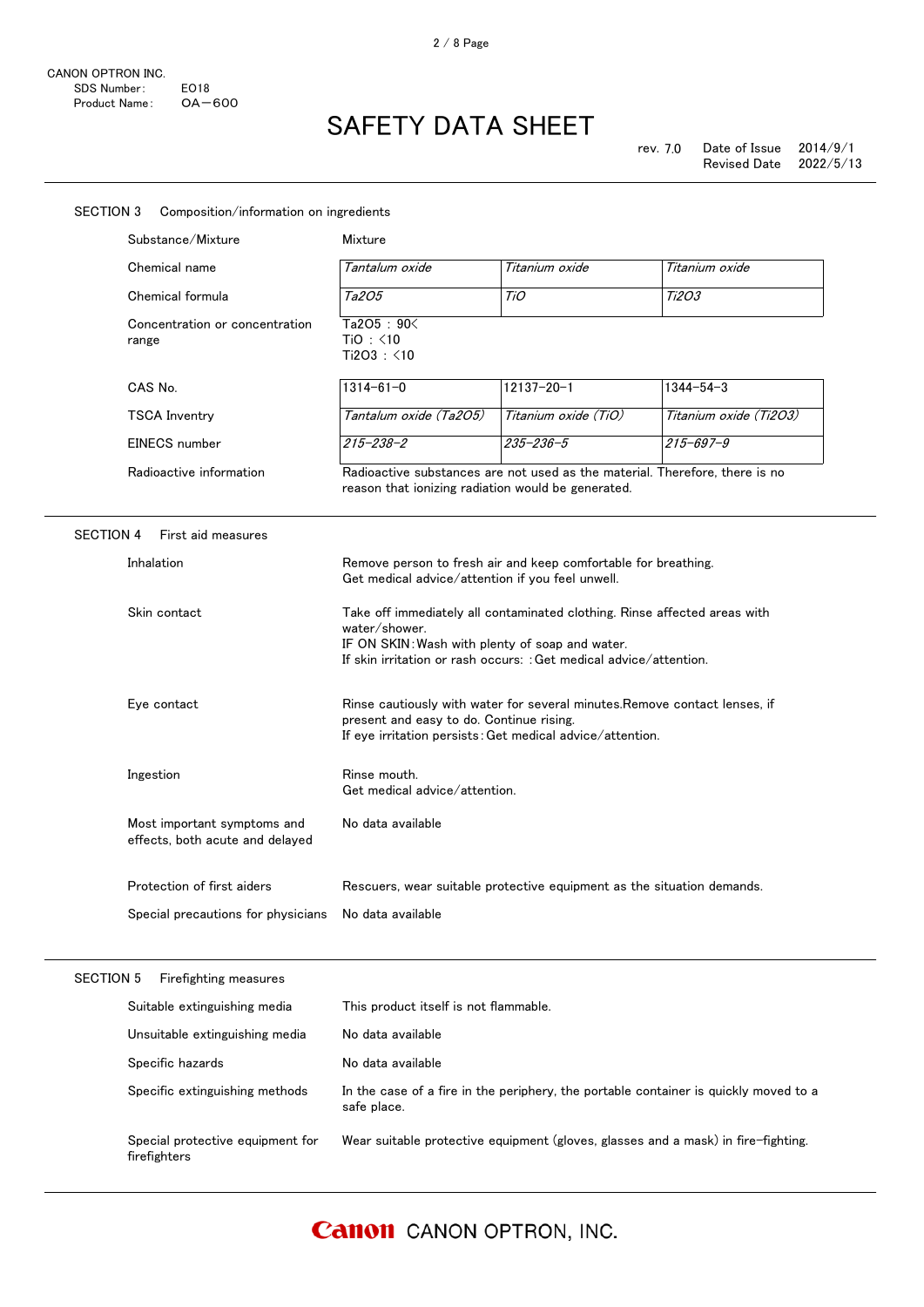#### Methods and material for containment and cleaning up The leaked material is scooped up, or swept up and gathered to be recovered in a paper bag or a drum. After recovery, a small amount of the residue is absorbed in sediment, sawdust, etc. Secondary disaster prevention measures No data available SECTION 6 Accidental release measures Personal precautions, protective equipment, and emergency procedures Protection equipment (specified as those in which the properties of the product are suitable) worn during operation so that airborne droplets, etc., do not adhere to the skin and dusts and gases are not absorbed. Environmental precautions The leakage may not directly flow into rivers or sewage.

### SECTION 7 Handling and storage

| Precautions for safe handling                                   |                                                                                                                          |
|-----------------------------------------------------------------|--------------------------------------------------------------------------------------------------------------------------|
| Technical measures                                              | Take measures for equipment as described in "8. Exposure controls/personal<br>protection" and wear protective equipment. |
| Safety handling precautions                                     | Handling work must be practiced in a room where there is a local or total<br>ventilation facility.                       |
| Avoidance of contact                                            | Refer to "10. Stability and reactivity."                                                                                 |
| Hygiene measures                                                | Wash hands thoroughly after handling.<br>Do not eat, drink or smoke when using this product.                             |
| Conditions for safe storage,<br>including any incompatibilities |                                                                                                                          |
| Safe storage conditions                                         | Store in a well-ventilated place. Keep container tightly closed.                                                         |
| Safety packaging material                                       | No data available                                                                                                        |

SECTION 8 Exposure controls/personal protection

|                                                                             | Ta2O5                                                                                 | TiO               | <i>Ti2O3</i>      |
|-----------------------------------------------------------------------------|---------------------------------------------------------------------------------------|-------------------|-------------------|
| Permissible concentration                                                   |                                                                                       |                   |                   |
| <b>ACGIH</b>                                                                | TWA 5 mg/m <sup>3</sup> (as Ta)<br>$(2004$ edition)                                   | No data available | No data available |
| Appropriate engineering controls                                            | Use sealed devices, equipment, or a local exhaust ventilation as much as<br>possible. |                   |                   |
| Individual protection measures,<br>such as personal protective<br>equipment |                                                                                       |                   |                   |
|                                                                             |                                                                                       |                   |                   |
| Respiratory protection                                                      | Dustproof mask                                                                        |                   |                   |
| Hand protection                                                             | Protective gloves                                                                     |                   |                   |
| Eye/face protection                                                         | Dust-proof glasses                                                                    |                   |                   |

### **Canon** CANON OPTRON, INC.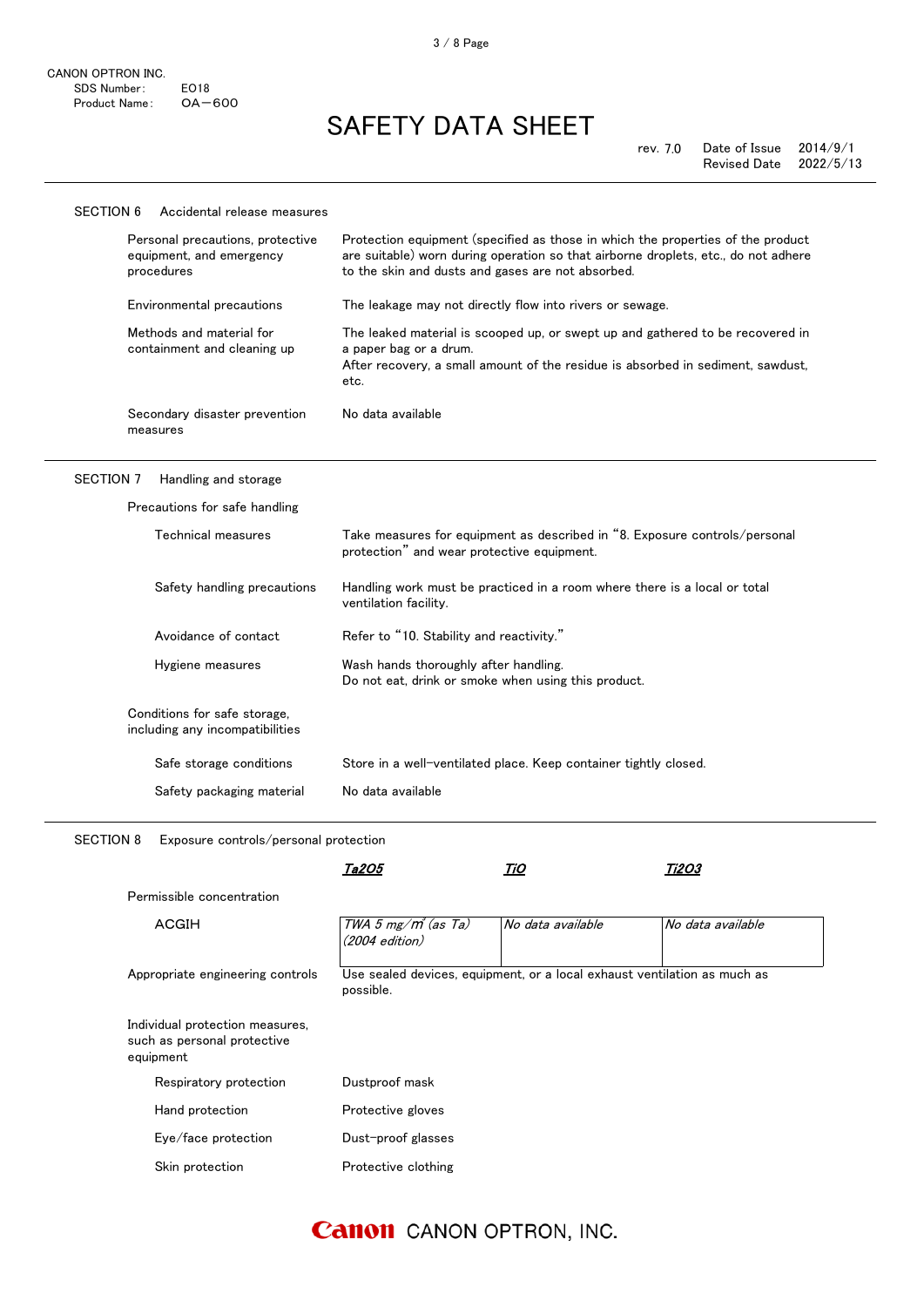Appearance

SECTION 9 Physical and chemical properties

# SAFETY DATA SHEET

| Physical state                                              | Solid             |                            |                       |
|-------------------------------------------------------------|-------------------|----------------------------|-----------------------|
| Form                                                        | Granular          |                            |                       |
| Colour                                                      | <b>Black</b>      |                            |                       |
| Odour                                                       | None              |                            |                       |
|                                                             | Ta2O5             | TiO                        | Ti2O3                 |
| Melting point/freezing point                                | 1862∼1882°C       | 1750°C                     | Decomposed at 2130 °C |
| Boiling point or initial boiling point<br>and boiling range | No data available | $3000^{\circ}\overline{C}$ | No data available     |
| Flammability                                                | No data available | No data available          | No data available     |
| Upper/lower flammability or<br>explosive limits             | No data available | No data available          | No data available     |
| Flash point                                                 | No data available | No data available          | No data available     |
| Auto-ignition temperature                                   | No data available | No data available          | No data available     |
| Decomposition temperature                                   | No data available | No data available          | No data available     |
| рH                                                          | No data available | No data available          | No data available     |
| Kinematic viscosity                                         | No data available | No data available          | No data available     |
| Solubility                                                  |                   |                            |                       |
| Water                                                       | Insoluble         | <b>Insoluble</b>           | <b>Insoluble</b>      |
| Other solvents                                              | No data available | No data available          | No data available     |
| Partition coefficient: n-<br>octanol/water                  | No data available | No data available          | No data available     |
| Vapour pressure                                             | No data available | No data available          | No data available     |
| Density and/or relative density                             | 8.2               | 4.88                       | $2.8 - 3.2$           |
| (Density)                                                   |                   |                            |                       |
| Relative vapor density                                      | No data available | No data available          | No data available     |
| Particle characteristics                                    | No data available | No data available          | No data available     |
| Other information                                           | No data available | No data available          | No data available     |
|                                                             |                   |                            |                       |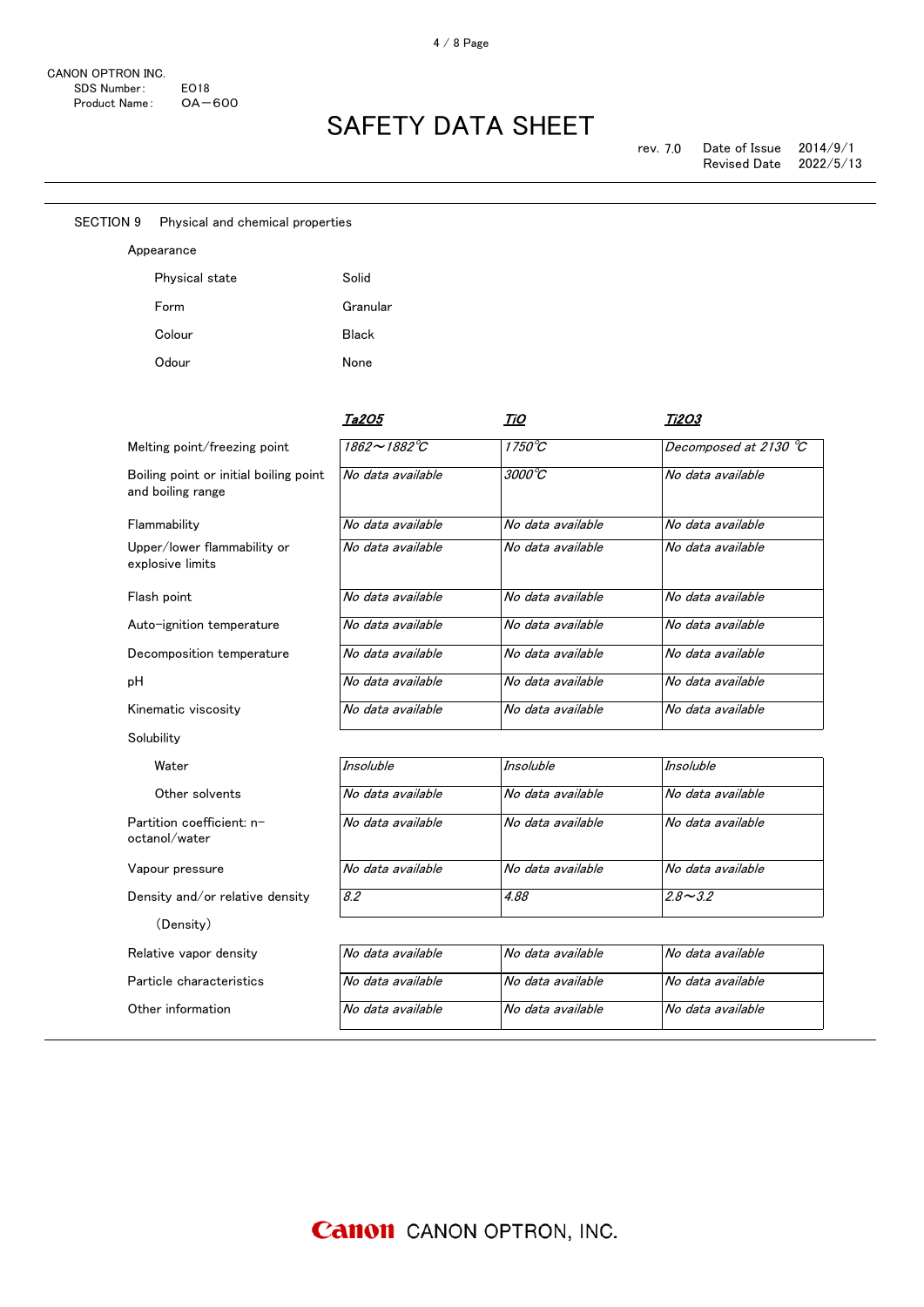SECTION 10 Stability and reactivity

# SAFETY DATA SHEET

|                                    | Ta2O5                                                                                                                                                                                                  | TiO                                                               | <i><b>Ti2O3</b></i>                                                                                                                                              |
|------------------------------------|--------------------------------------------------------------------------------------------------------------------------------------------------------------------------------------------------------|-------------------------------------------------------------------|------------------------------------------------------------------------------------------------------------------------------------------------------------------|
| Reactivity                         | No data available                                                                                                                                                                                      | No data available                                                 | No data available                                                                                                                                                |
| Chemical stability                 | It is stable in storage<br>conditions and normal<br>handling.                                                                                                                                          | It is stable in storage<br>conditions and normal<br>handling.     | It is stable in storage<br>conditions and normal<br>handling.<br>It is TiO2 by reacting with<br>oxygen and heated to 300<br>${}^{\circ}\mathcal{C}$ than in air. |
| Possibility of hazardous reactions | Violently react with<br>bromine trifluoride. It<br>reacts violently with<br>chlorine trifluoride, emit<br>flames.<br>This occurs at around<br>410 °C, reaction with<br>lithium increases to 595<br>°C. | Do not react in the<br>storage conditions and<br>normal handling. | Do not react in the<br>storage conditions and<br>normal handling.                                                                                                |
| Conditions to avoid                | No data available                                                                                                                                                                                      | No data available                                                 | No data available                                                                                                                                                |
| Incompatible materials             | Bromine trifluoride.<br>chlorine trifluoride, lithium                                                                                                                                                  | No data available                                                 | No data available                                                                                                                                                |
| Hazardous decomposition products   | No data available                                                                                                                                                                                      | No data available                                                 | No data available                                                                                                                                                |

### SECTION 11 Toxicological information

|                                                 | Ta2O5                                                                                          | TiO               | Ti2O3                                                                                        |
|-------------------------------------------------|------------------------------------------------------------------------------------------------|-------------------|----------------------------------------------------------------------------------------------|
| Acute toxicity(oral)                            | Oral - Rat LD50: $8g/kg$ ,<br>$interval - rat LD$<br>5g/kg<br>$Oral$ - Mouse $LD50$ :<br>4g/kg | No data available | No data available                                                                            |
| Acute toxicity (dermal)                         | No data available                                                                              | No data available | No data available                                                                            |
| Acute toxicity (Inhalation: Gases)              | If inhaled, to stimulate the No data available<br>respiratory system and<br>mucous membranes.  |                   | No data available                                                                            |
| Acute toxicity (Inhalation:<br>Vapours)         | No data available                                                                              | No data available | No data available                                                                            |
| Acute toxicity (Inhalation: Dusts<br>and mists) | No data available                                                                              | No data available | No data available                                                                            |
| Skin corrosion/irritation                       | No data available                                                                              | No data available | No data available                                                                            |
| Serious eye damage/irritation                   | No data available                                                                              | No data available | There is a possibility that<br>irritates the eyes, the<br>skin and the respiratory<br>tract. |
| Respiratory or skin sensitization               | No data available                                                                              | No data available | No data available                                                                            |

**Canon** CANON OPTRON, INC.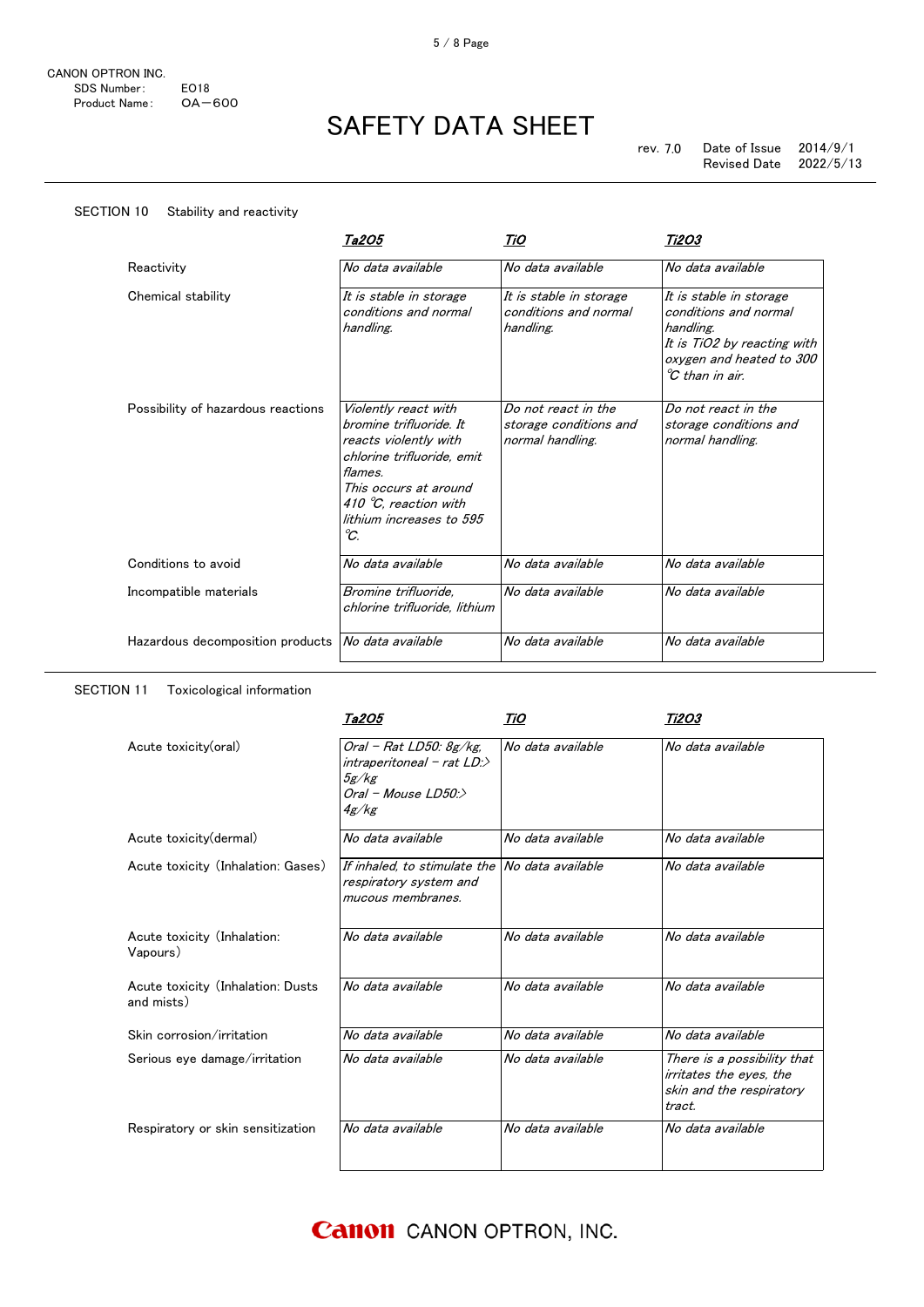#### rev. 7.0 Date of Issue 2014/9/1 Revised Date

| Germ cell mutagenicity                                                 | No data available | No data available | No data available |
|------------------------------------------------------------------------|-------------------|-------------------|-------------------|
| Carcinogenicity                                                        | No data available | No data available | No data available |
| Reproductive toxicity                                                  | No data available | No data available | No data available |
| Specific target organ toxicity(single   No data available<br>exposure) |                   | No data available | No data available |
| Specific target organ<br>toxicity(repeated exposure)                   | No data available | No data available | No data available |
| Aspiration hazard                                                      | No data available | No data available | No data available |
| Other information                                                      | No data available |                   |                   |

### SECTION 12 Ecological information

Packing group

UN classification

UN number

Transport hazard class

UN proper shipping name

|                                                                | Ta2O5                 | TiO                                                                                                                                         | Ti2O3                                                                          |
|----------------------------------------------------------------|-----------------------|---------------------------------------------------------------------------------------------------------------------------------------------|--------------------------------------------------------------------------------|
| Toxicity                                                       |                       |                                                                                                                                             |                                                                                |
| Hazardous to the aquatic<br>environment Short-<br>term(acute)  | No data available     | No data available                                                                                                                           | No data available                                                              |
| Hazardous to the aquatic<br>environment Long-<br>term(chronic) | No data available     | No data available                                                                                                                           | No data available                                                              |
| Persistence and degradability                                  | No data available     | No data available                                                                                                                           | No data available                                                              |
| Bioaccumulative potential                                      | No data available     | No data available                                                                                                                           | No data available                                                              |
| Mobility in soil                                               | No data available     | No data available                                                                                                                           | No data available                                                              |
| Hazard to the ozone laver                                      | No data available     | No data available                                                                                                                           | No data available                                                              |
| Other adverse effects                                          | No data available     | No data available                                                                                                                           | No data available                                                              |
| <b>SECTION 13</b><br>Disposal considerations                   |                       |                                                                                                                                             |                                                                                |
| Waste treatment methods                                        | prefectural governor. |                                                                                                                                             | Process is contracted to industrial waste disposers who received approval of a |
| Contaminated container and<br>contaminated packaging           |                       | The container is recycled after being cleaned, or is appropriately processed<br>according to the standards of related laws and regulations. | When disposing of empty containers, the contents should be completely removed. |
| <b>SECTION 14</b><br>Transport information                     |                       |                                                                                                                                             |                                                                                |
|                                                                | Ta2O5                 | TiO                                                                                                                                         | <i><b>Ti2O3</b></i>                                                            |
| International regulation                                       |                       |                                                                                                                                             |                                                                                |

| Not applicable | Not applicable |
|----------------|----------------|
| Not applicable | Not applicable |
| Not applicable | Not applicable |
| Not applicable | Not applicable |
| Not applicable | Not applicable |
|                |                |

### **Canon** CANON OPTRON, INC.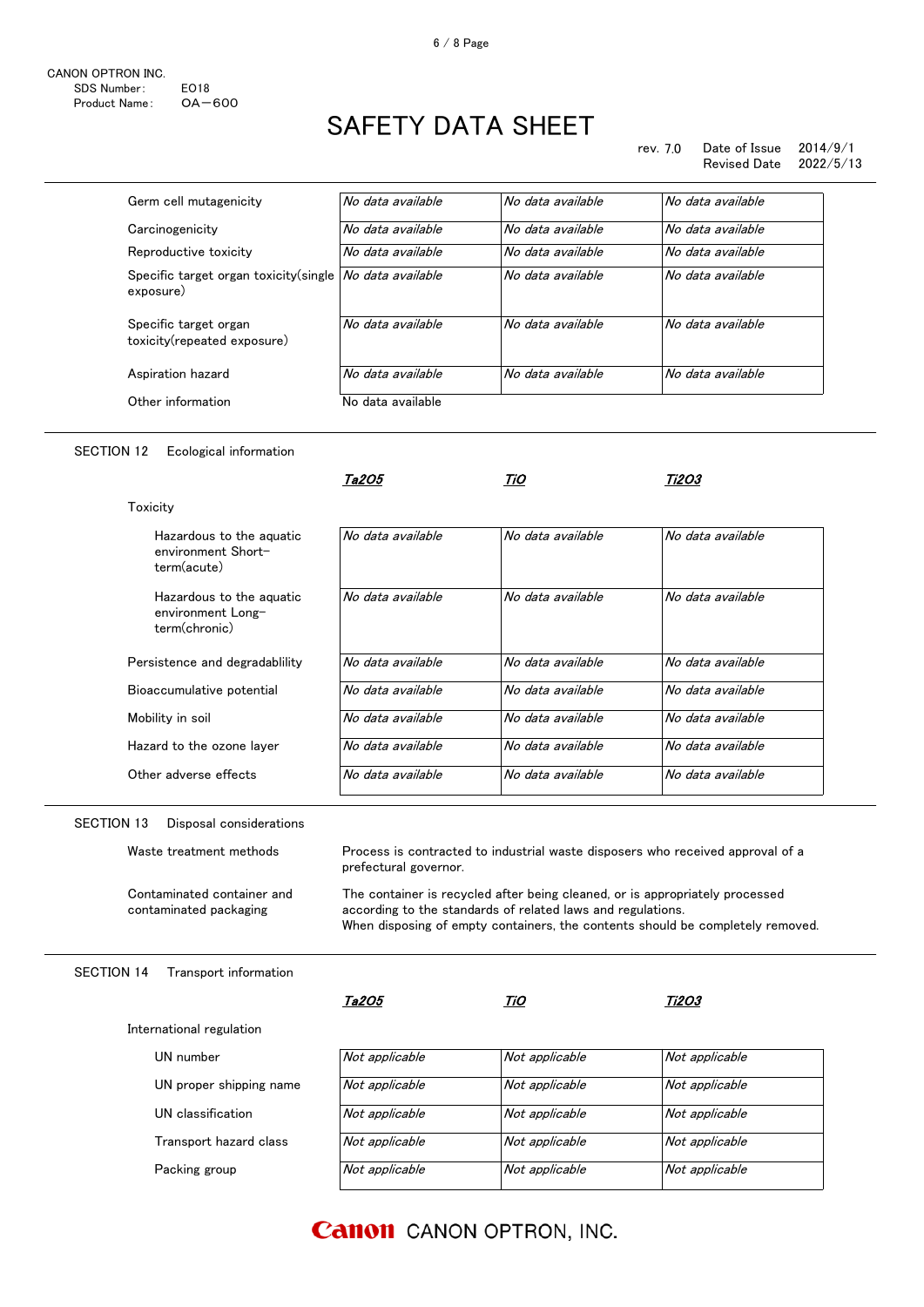rev. 7.0 Date of Issue 2014/9/1 Revised Date 2022/5/13

| Hazardous to the aguatic<br>environment                    | No data available                                                                                                                                                                     | No data available | No data available |
|------------------------------------------------------------|---------------------------------------------------------------------------------------------------------------------------------------------------------------------------------------|-------------------|-------------------|
| Maritime transport in bulk<br>according to IMO instruments | No data available                                                                                                                                                                     | No data available | No data available |
| Japanese lows and regulations                              | Land regulation<br>information Not applicable<br>Maritime regulatory<br>$information non-$<br>hazardous materials<br>Aviation regulatory<br>$information non-$<br>hazardous materials | No data available | No data available |
| Special precautions for users                              | No data available                                                                                                                                                                     | No data available | No data available |
| <b>Special Provisions</b>                                  | —                                                                                                                                                                                     | -                 |                   |

### SECTION 15 Regulatoly information(Japan)

|                                                     | Ta2O5                                                                                                       | TiO               | <i>Ti2O3</i>      |
|-----------------------------------------------------|-------------------------------------------------------------------------------------------------------------|-------------------|-------------------|
| Occupational Safety and Health<br>Law               | There is it in the case of<br>an application or an<br>application                                           | No data available | No data available |
| <b>PRTR Law</b>                                     | Not applicable                                                                                              | No data available | No data available |
| Poisonous and Deleterious<br>Substances control Law | Not applicable                                                                                              | No data available | No data available |
| Labor Standards Act                                 | Not applicable                                                                                              | No data available | No data available |
| Chemical substances control Law                     | Not applicable                                                                                              | No data available | No data available |
| Fire fighting Law                                   | Not applicable                                                                                              | No data available | No data available |
| Air Pollution Control Act                           | Not applicable                                                                                              | No data available | No data available |
| Water Pollution Prevention Act                      | Not applicable                                                                                              | No data available | No data available |
| Water Supply Act                                    | Not applicable                                                                                              | No data available | No data available |
| Sewerage Act                                        | Not applicable                                                                                              | No data available | No data available |
| Marine Pollution Prevention Law                     | Not applicable                                                                                              | No data available | No data available |
| Waste Management and Public<br><b>Cleansing Act</b> | Not applicable                                                                                              | No data available | No data available |
| Note                                                | Ensure this material in compliance with federal requirements and ensure<br>conformity to local regulations. |                   |                   |

#### SECTION 16 Other information

 The Safety Data Sheet (SDS) has been prepared based on currently available materials, information and data, and may be revised based on new information. Further, the important points in the SDS are made for the purpose of normal handling. When handling the user product in a specialized manner, take the appropriate safety measures for the application or method. Further, Canon Optron Inc. has paid sufficient attention to the described contents of the SDS, but does not guarantee the accuracy of its contents.